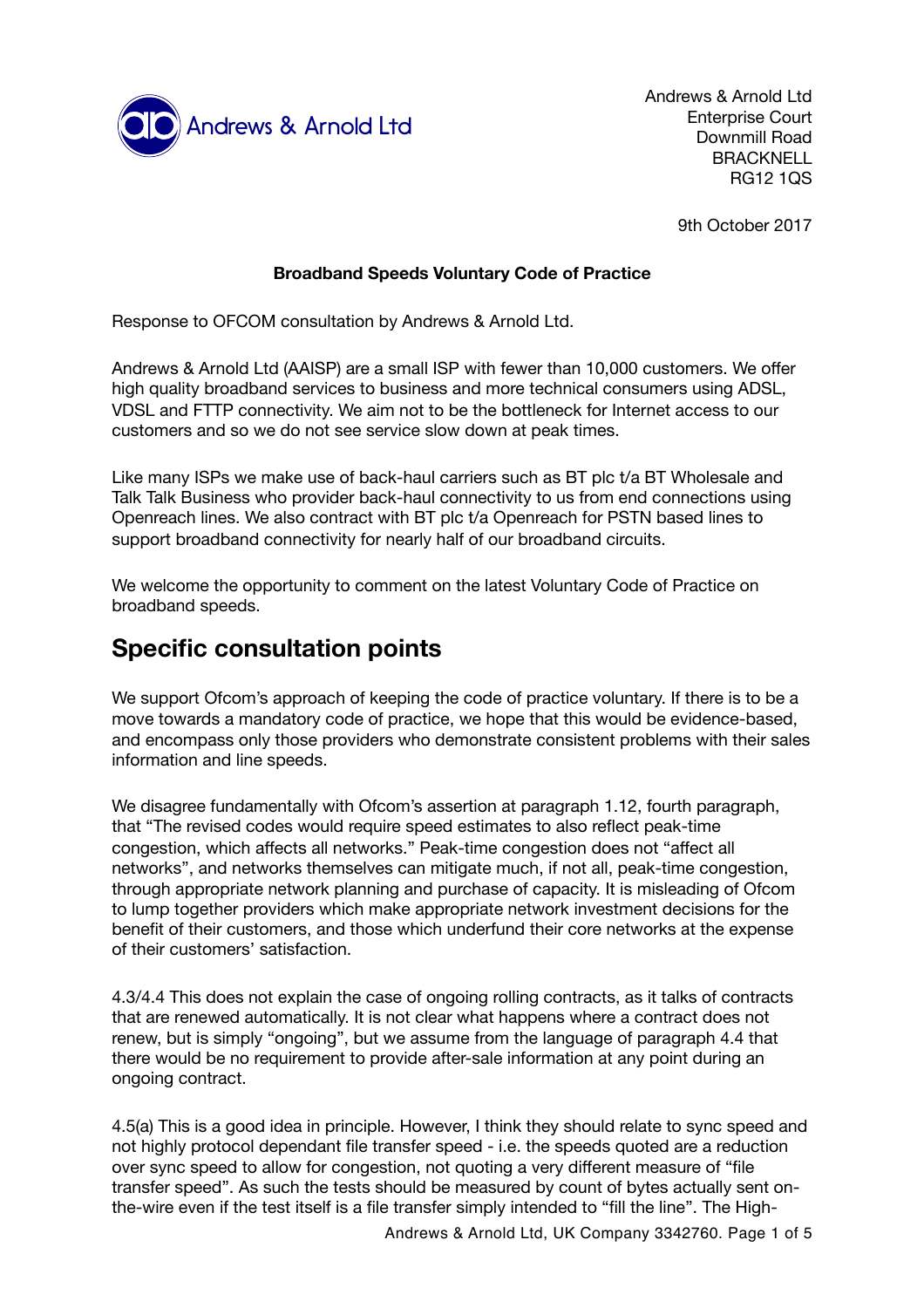Level Testing Principle does not say how bytes are counted, which is something of an omission, so this may even be the intention. This makes sense if trying to find a metric of congestion, so would mean 100% sync speed quoted if no congestion is measured. Specifically the ratio is described as a "the national contention[sic] coefficient" not a coefficient of "protocol overheads". Even so, in principle, this is a good way to highlight providers that have not invested in sufficient capacity such that they do slow down at peak times.

4.5(b) This is a good idea, but I think it makes sense to be a sync speed only as reported by the modem. This will allow the guarantee to be backed off against wholesale and back-haul providers and Openreach, which only work in sync speeds. OFCOM must also ensure that such providers offer the data to ISPs and provide the same guarantee to ISPs (not all do). Specifically that lines that do not achieve a guaranteed sync speed can be reverted / uninstalled with no penalty and refund of upfront costs.

4.5(c) This makes the presumption that a low speed is a "fault" and can be "fixed" rather than simply being the speed that one in ten lines can get. If this was based on an actual "fault threshold" it would be a good idea, but again should be easily testable and so based solely on sync speed as reported at the modem. This will allow the guarantee to be backed off against wholesale and back-haul providers who only work in sync speeds.

OFCOM must ensure such providers including Openreach also treat a low sync speed as a fault which requires resolution.. At present, our experience is that Openreach does not take this position and have more of a "take it or leave it" view on the matter, inhibiting our ability to ensure a good outcome for a customer. This needs to be changed as otherwise an ISP will not be able to do anything during those 30 days to actually resolve an issue with sync speed.

4.5(d) We agree that, where a customer is sold a bundle of services, the termination of one can entail the termination of all. However, where a customer chooses to purchase multiple services from a provider, there does not appear to be any evidence justifying a right of termination for other services.

4.5(e) This seems sensible

4.5(f) We are unable to comment on this, as it will depend on how quickly data is available from wholesale and back-haul carriers. If Ofcom wishes smaller ISPs to consider adopting this code, it will need to ensure — and enforce, where necessary — that such data is available readily and free of charge.

## **Specific comments on proposals**

2.1 Speed is not the only factor in buying broadband, and increasingly it is not the most important. This whole CoP is focused solely on speed, but does not consider other, increasingly important, factors, such as latency, packet loss, reliability, etc. If customers are to be presented with a true picture of the quality of the broadband service which they are purchasing, the code of practice must go beyond merely speed..

A1.6 Testing at the router is a good idea, but only possible where the router supports this. This may be an issue for small ISPs and those allowing customers to have any modem they like. I do not believe any of Andrews & Arnold end users have CPE that allows us to do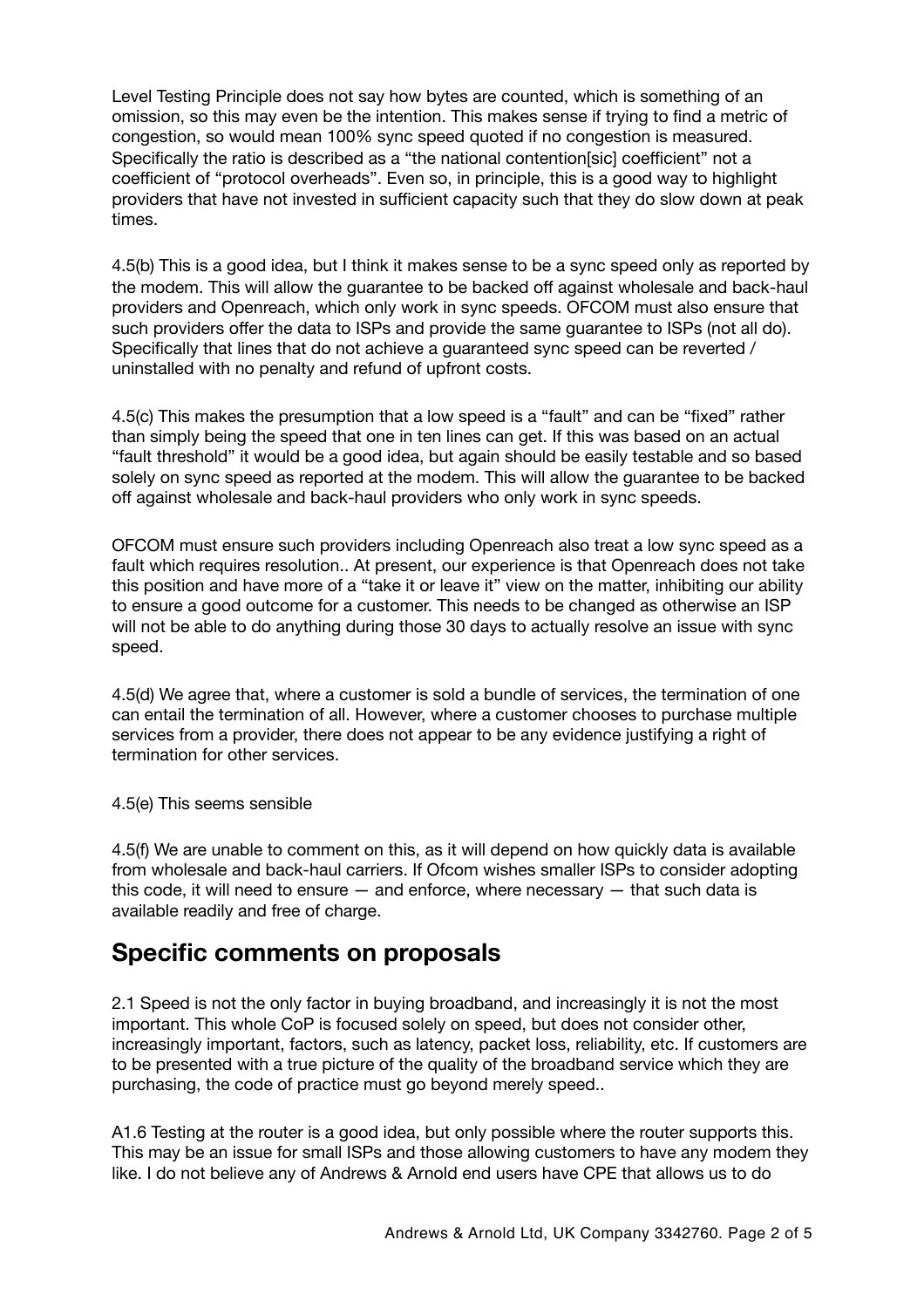these tests. If ISPs are required to provide such CPE, this is likely to be a crippling expense to a smaller ISP.

A1.22/A1.25 We consider that the description of the 80th percentile as "maximum" is misleading, and inconsistent with the requirements of Regulation 2015/2120, given that the normal definition of the word would mean 100th percentile.

Whilst a range of likely speeds is probably a good idea to manage expectations, and this being 20-80th percentile may be sensible, if it not sensible to refer to them as "minimum" and "maximum". A "low" and "high" estimate may be better. It is also somewhat confusing to state "60% of customers get a speed in this range" when in fact 20% of those not in the 60% would be delighted to find they actually get a HIGHER speed. So saying 80% of customers get at least the "low" estimated speed would be clearer, or perhaps "in this range or higher". Failing that, as an ISP, we could cap lines at the 80th percentile sync speed estimate and then state a whopping 80% of OUR customers get within the 20-80 range and look better than other ISPs whilst actually making our service worse for 20% of people. Perhaps silly, but it highlights how stating 60% is a tad misleading for consumers in this case.

Importantly Regulation 2015/2120 uses the word "maximum" without definition and does not seem to allow a for this to redefined as "80th percentile". I question if using 80th percentile would be compliant with the directive. Perhaps OFCOM need to consider that matter.

A1.33 If customers are to be reimbursed for up-front charges then it is crucial that the right to exit is reflected through wholesale and back-haul providers and Openreach including refund of up-front charges. Openreach do this now, as do BT Wholesale, but this needs to be all such providers. Also, such guarantees work solely on sync speed. Given that you propose that the minimum speed is adjusted to peak congestion it should be the case that a line will not see a measured speed below the advised minimum even at peak time unless the line is below the Openeach minimum guaranteed sync speed. You have simply moved both figures by the peak congestion. However this has inherent issues with making such measurements. It would be far simpler, and should offer the same guarantee to customers, if the guarantee was specifically a measure of sync speed as reported by the modem. This makes the test clear cut, and ensures that wholesale and backhaul providers and Openreach can all agree the line is below the guaranteed speed advised.

Figure 4: This diagram lacks a few key points

- 1. Where the customer's report of slow speed is incorrect and no action is needed at all. This can happen. This is partly why a very clear cut definition is needed such as sync speed at modem. Otherwise a customer may say "I downloaded this file from X and it reported speed Y which is too low" and ISP can see that speed tests using the defined method for testing speed that all is OK. This is partly why we feel it is very important to use sync speed here. The diagram does however need this path of "customer's report was incorrect and no action is needed".
- 2. The diagram appears to leave the option for exiting the contract if the customer has not in fact taken the advice of the ISP. It needs path for "customer chooses not to take suggested action". Bear in mind, actions may include "use ethernet and not wifi"…

A1.39 "Broadband only" is very common for small ISPs like us. More than half our lines are "broadband only".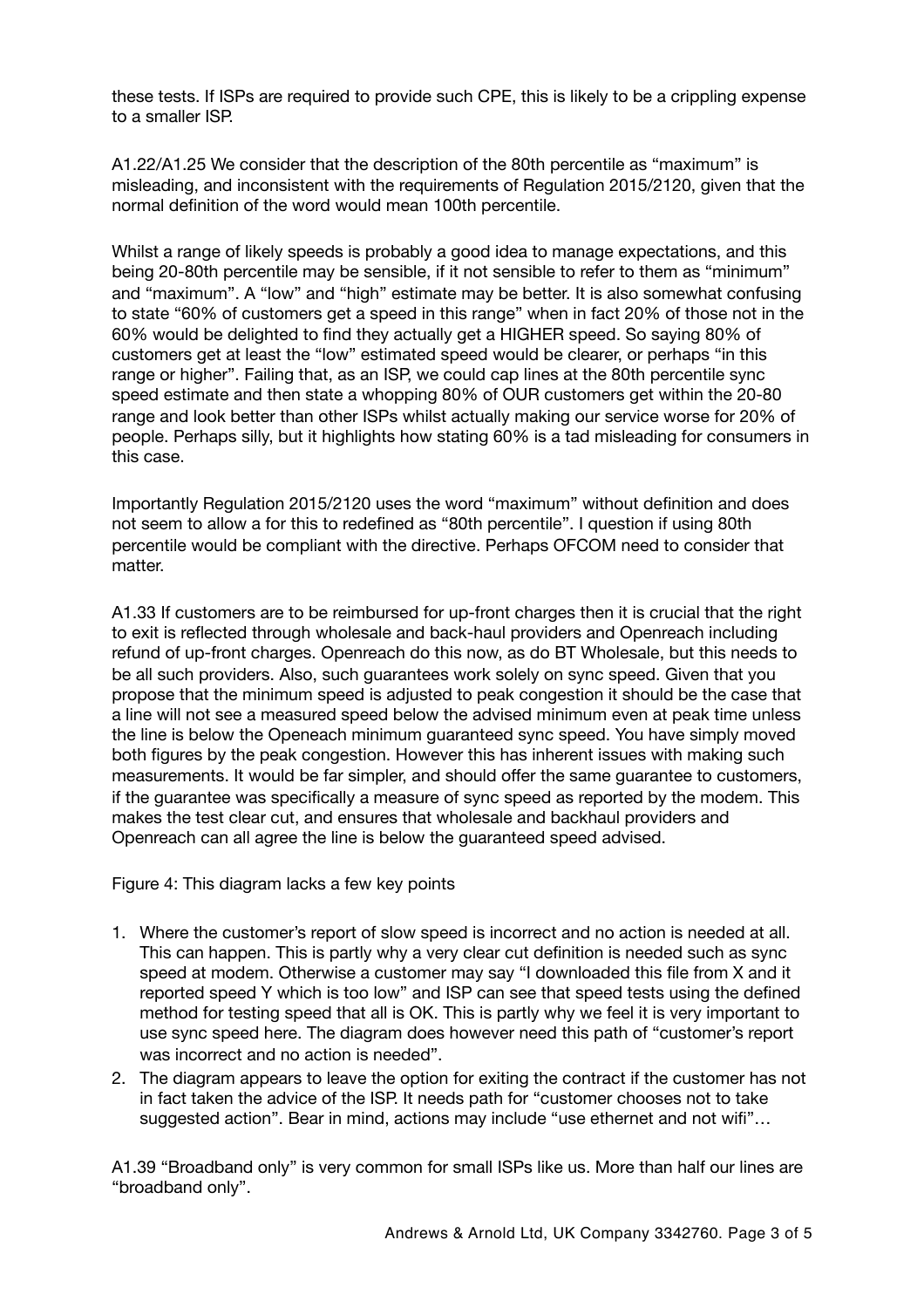A2.6 Contention is NOT a "slow down". Contention is simply a reflection of the fact that Internet access and protocol is inherently a shared service. A "slow down" is normally a result of "congestion". When no congestion is present then contention does not matter at all. Even the quietest road is massively contended (how many cars in UK all of which could choose to use it at once), but it is only "congested" when too many cars cause traffic to slow down. Please can you correctly define "contention" and "congestion" and use correctly throughout.

2.32 is confusing suggesting upload should be in "the same range" as download, when most services have much lower upload speeds. We assume that you mean using the same 20th-80th percentile basis.

3.36 We think a separate consultation on the customer guides would be sensible.

# **Moving provider is not a fix**

The guaranteed minimum is a reason to "exit" the contract and move provider. We feel strongly that this should be a clear test (i.e. of sync speed) that matches the backhaul carriers and Openreach - this is for practical reasons. It actually makes no logical difference as advertising a lower (peak timer adjusted) speed should mean that you only measure such a low speed (even at peak time) if below the minimum sync speed. However, that is a much harder objective test and more debatable with an end user. An indisputable test of sync speed reported by modem is needed.

One way to help is to advise that the guarantee is when sync speed is below X (which at peak time could mean downloads at speed Y). Then make clear that the "test" is sync speed below X.

Another key point to raise here is that lines below guaranteed minimum sync speed are rare, we find. This is odd as we should see 10% of lines below the 10th percentile. However, when this is the case it is usually due to a line or plant/cabinet fault. In such cases "exiting" with moving to a new ISP will not help at all if using same technology (which would often be the case) and would prolong any fault resolution as the new ISP has to start again working with Openreach.

Heavy promotion of the right to exit and move could therefore be detrimental to end users, when actually giving the ISP time to get Openreach to fix the fault would be more useful.

# **Distinction between "speed issues" and "faults"**

The CoP does not distinguish sufficiently between "speed issues" and "faults". It will often be the case that a low speed is a result of a fault, but this CoP only covers speeds below the guaranteed minimum. If a fault causes a low speed but above the guaranteed minimum it does not seem in scope.

It is not clear how Ofcom intends to distinguish speed issues and faults. We, as a small ISP, use idle packet loss and latency as a key metric to identify a "fault" and would treat a line with packet loss as a fault and not a "speed issue".

## **One in ten lines are faulty?**